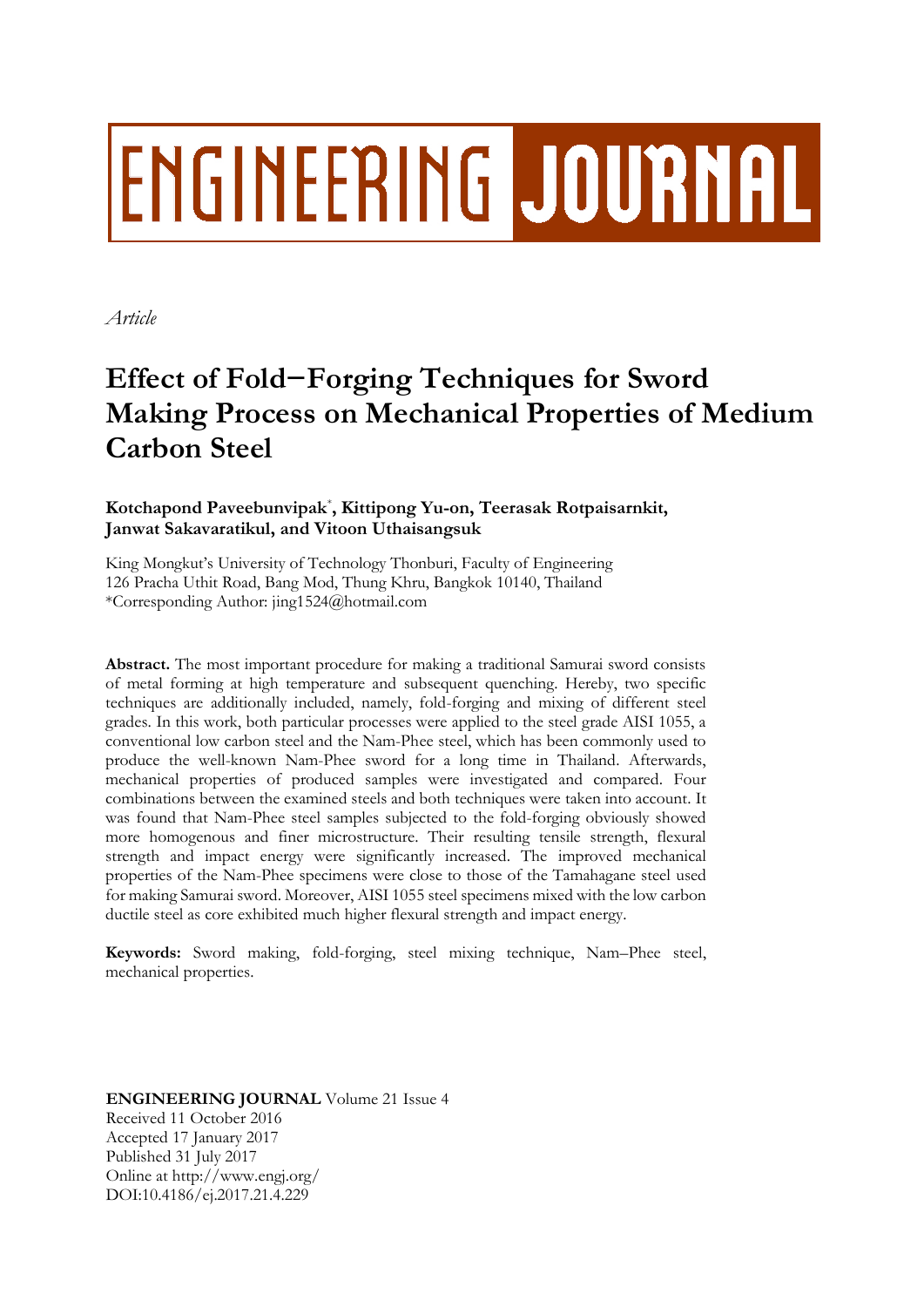# **1. Introduction**

Sword has been used as weapons for more than 3000 years in the human history. In ancient times, swords were primarily made from stone or animal bone. After that, metals such as copper, tin, lead and steel were discovered and developed to make swords. In Thailand, swords like Nam-Phee sword were collected as valuable treasure. Thai people believe that this Nam-Phee sword is a talisman, which can protect them from any danger. Nam-Phee steel was first discovered from nature ore in the Nam-Phee village, Uttaradit province, Thailand [1]. Since then the steel has been used to produce Nam-Phee sword until today. The Nam-Phee sword has shown large significance in the history. Today the traditional Nam-Phee steel extracted from Uttaradit province certainly involves spirit and folk wisdom. In other parts of the world, swords have been differently made, in which other various types of material such as Tatara steel [2-5], Tamahakana steel [6], Damascus steel [7] were used. According to documentations and archeological researches, many traditional ways for producing swords have been available, for example Japanese Samurai technique [2-6], Eastern Damascus technique, Welded Damascus technique [8-10], etc. It was reported that Japanese swords have a long history more than a thousand years, in which Japanese sword smiths have their own special techniques to produce the swords [11-14]. Currently, such Samurai swords are no longer intended to use as a weapon in Japan. However, its quality and design are so attractive for antiquary in Japan society [14]. In terms of scientific view, microstructures and mechanical properties of the Japanese swords were extensively studied by means of different characterization methods in [15-18]. However, even the Nam-Phee sword is well-established in Thailand a few investigations on its material and processing have been carried out. In recent years, microstructure characteristics and mechanical properties of the Nam-Phee steel were studied during sword fabrication [1]. Therefore, in this work, it was aimed to investigate and enhance mechanical properties of the Nam-Phee steel by applying the Samurai sword making technique including fold-forging and steel grade mixing. During the fold-forging process, steel specimen is heated, halved and forged into a desired semifinished shape at high temperature. To achieve uniform temperature distribution of specimens in a reheating furnace several factors were investigated in [19]. The steel mixing process aims to combine two steel grades with varying ductilities into one sword. High carbon steel is basically used for the outer skin, whereas low carbon steel for the inner core of the sword. It was presented that both techniques could significantly lead to increased strength and ductility of the examined Japanese swords [18, 20-21]. Afterwards, microstructure, tensile properties, bending and impact behavior of investigated steels were characterized and compared.

# **2. Material and Testing Methods**

## **2.1. Materials**

The Nam-Phee steel, steel grades AISI 1055 and AISI 1010 were used in this work. The steel grade 1055 was produced by Tetsusho Ueko Company, which was a hot rolled plate and the steel grade 1010 was a commercial low carbon steel. The chemical compositions of all examined steels were determined by optical emission spectroscopy and are summarized in Table 1. Note that the given composition of the Nam-Phee steel was the average value, since the measurement showed quite large fluctuation for different areas. It is seen that the Nam-Phee steel is a low carbon steel and had highly inhomogeneous composition that was likely due to its simple casting process under uncontrolled condition.

|  |  |  | Table 1. Determined chemical compositions (wt. %) of the investigated steels. |  |  |  |  |
|--|--|--|-------------------------------------------------------------------------------|--|--|--|--|
|--|--|--|-------------------------------------------------------------------------------|--|--|--|--|

| Steel type |       | Si    |       |       | Мn    |
|------------|-------|-------|-------|-------|-------|
| Nam-Phee   | 0.252 | 0.026 | 0.011 | 0.003 | -     |
| AISI 1055  | 0.550 | 0.200 | 0.030 | 0.035 | 0.700 |
| AISI 1010  | 0.120 | 0.100 | 0.040 | 0.050 | 0.400 |

#### **2.2. Fold Forging Process**

The fold forging process applied in this work was adapted from the Samurai sword making technique [6, 22], as depicted in Fig. 1. Firstly, steels specimens with the approximate dimension of 60x350x5 mm were prepared. The specimens were heated up to the temperature of about 1100°C and held for 10 min in a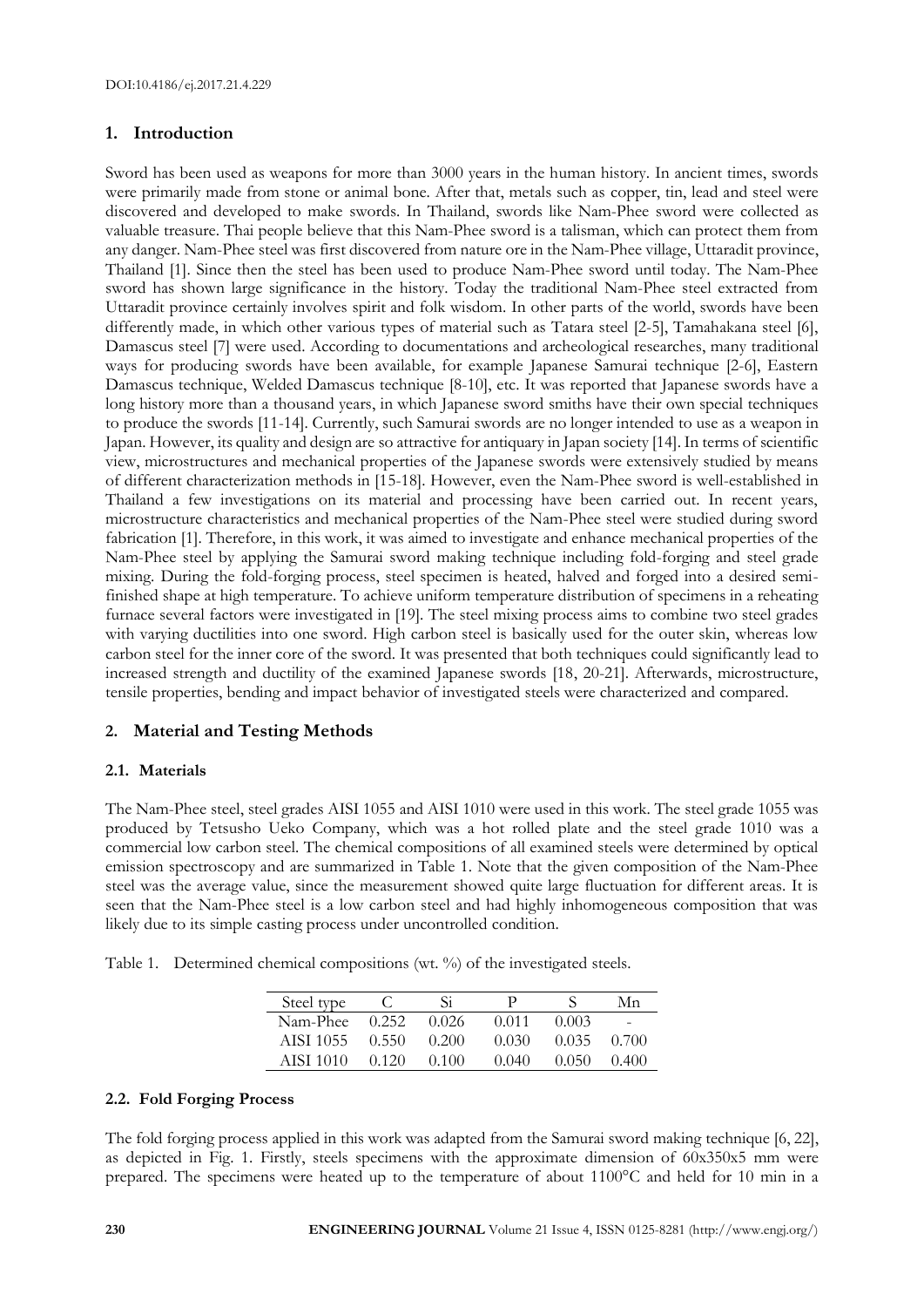charcoal furnace, as used in the traditional process. Note that the temperature on the samples was measured by a thermocouple. Then, the specimens were forged by a helmet. After the first forging, the specimens were divided into two pieces. Then, they were folded and further forged until it became a single uniform sample piece. Here, for every sample with fold-forging condition total 6 folding steps were carried out. Note that the Samurai sword is typically folded and forged for around 10–15 times. It was presumed that 6 folding steps were sufficient to determine the difference of resulting mechanical properties.



Fig. 1. Schematic of the fold forging process [21].

In this work, three different steel grades including the Nam-Phee steel, medium carbon steel grade 1055 and low carbon steel grade 1010 were taken. For the experiments, a total of four forging conditions were investigated, which were Nam-Phee steel without fold-forging, Nam-Phee steel with fold-forging, 1055 steel grade with fold-forging and 1055 steel grade mixed with the 1010 steel grade including fold-forging, as shown in Table 2. Both simple forging and fold-forging procedures were carried out at the temperature of about 1100°C. Note that in case of the samples with mixed steels, the outer layer was the high carbon steel grade 1055 and the inner core was the low carbon steel grade 1010. After forging procedure, all samples had the dimension of 140x50x5 mm. In addition, one half the amounts of as-forged samples from all conditions was reheated to the temperature of 900°C, held for 5 min and subsequently quenched in water. This quenching was carried out in order to reproduce the actual sword making process and to compare mechanical properties of as-forged with those of as-quenched samples. The applied temperature-time cycle for the experiments is summarized in Fig. 2. Subsequently, metallography examination was carried out for all as-forged and asquenched test samples. Note that test specimens for metallography and mechanical tests were taken from the middle area of the forged samples, in which skin and edge areas were avoided. The phase fractions of each sample were determined by means of an optical image analysis. In addition, Vickers hardness measurement was performed for all specimens.

|  |  | Table 2. Conditions of steel samples for the investigation. |
|--|--|-------------------------------------------------------------|
|  |  |                                                             |

| Steel type            | Fold-forging | Without fold-<br>forging | Quenching |
|-----------------------|--------------|--------------------------|-----------|
| Nam-Phee              | ves          | ves                      | ves       |
| AISI 1055             | ves          | no                       | ves       |
| AISI 1055 + AISI 1010 | ves          | no                       | ves       |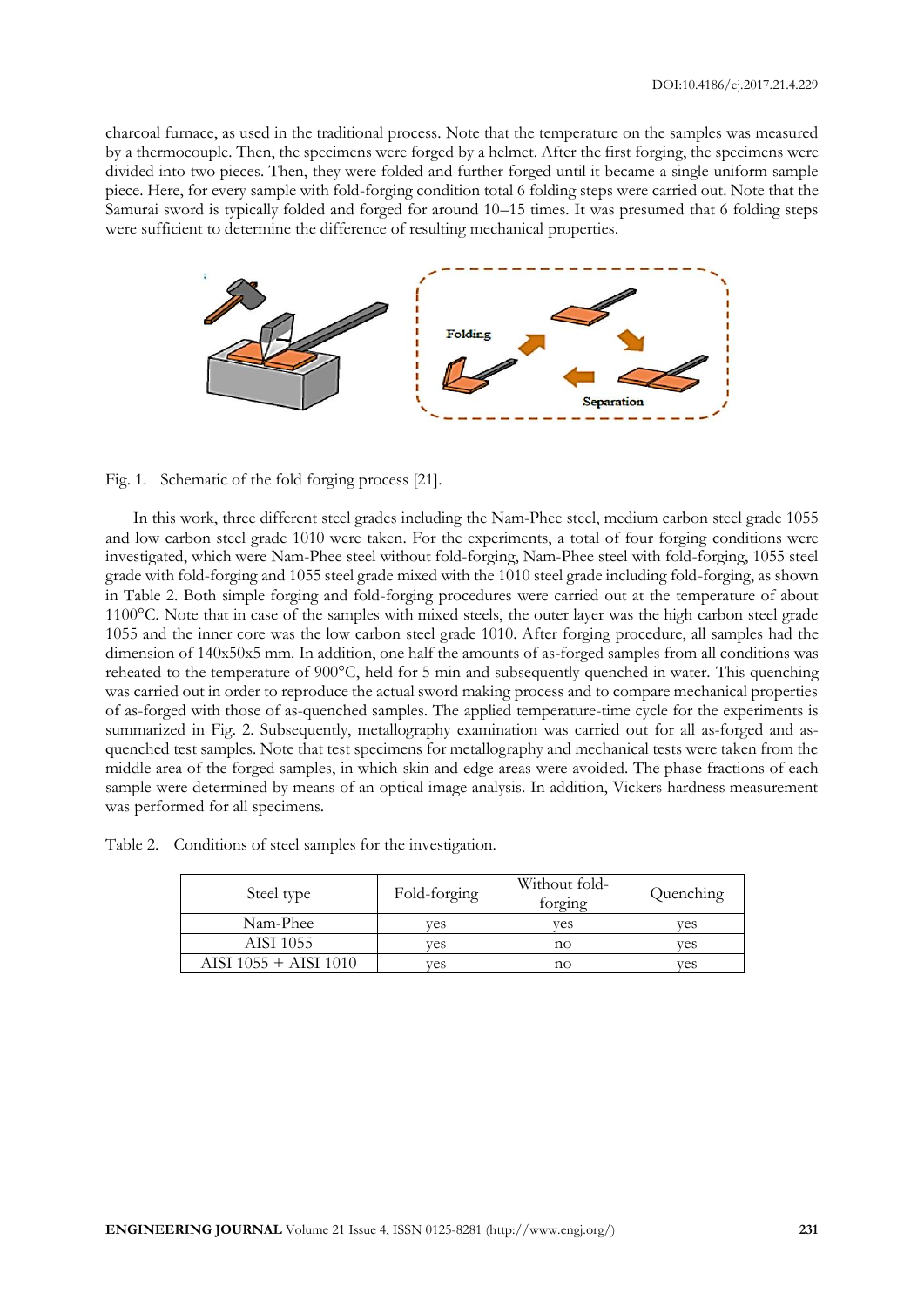

Fig. 2. Temperature-time diagram of the experimental procedure.

#### **2.3. Microstructure Analysis**

To analyze the microstructure, both as-forged and as-quenched specimens from various forging conditions were prepared by transversely cutting and polishing to obtain a smooth surface. Before the polishing, the specimens were heated to a temperature at 150°C for 10 min to cast with Black Carl Wright and afterwards polished with sandpaper number 240, 400, 600, 800, 1000, 1200, 1500 and 2000, respectively. After that, the specimens were fine-polished with a 1-micron alumina powder. To characterize the existing phases in the microstructures, the specimens were etched with 2% Nital solution for 5 s. Finally, microstructure analyses of the prepared specimens were done by using an optical microscope.

#### **2.4. Tensile Test**

For tensile tests, steel sheet specimens were prepared from as-quenched test samples according to the standard DIN EN 10002. The tensile tests were conducted at room temperature with the crosshead speed of 3.5 mm/min, which was equal to the strain rate of 0.0023 1/s. The dimension of the tensile specimens is shown in Fig. 3. At least five repeated samples were used. Hereby, mechanical properties such as strength and elongation of the specimens from all forging conditions were determined and then compared.



Fig. 3. Dimensions of tensile test specimen.

#### **2.5. Three-Point Bending Test**

For bending tests, steel sheet specimens were prepared from as-quenched test samples according to the standard ASTM D790. The dimension of the test specimen is shown in Fig. 4. The three point bending test was conducted at room temperature with the crosshead speed of 1.3 mm/s. All specimens were pressed by a punch until fracture occurred. The bending tests were done for the samples from all forging conditions in order to evaluate bendability and flexural strength of the examined steels.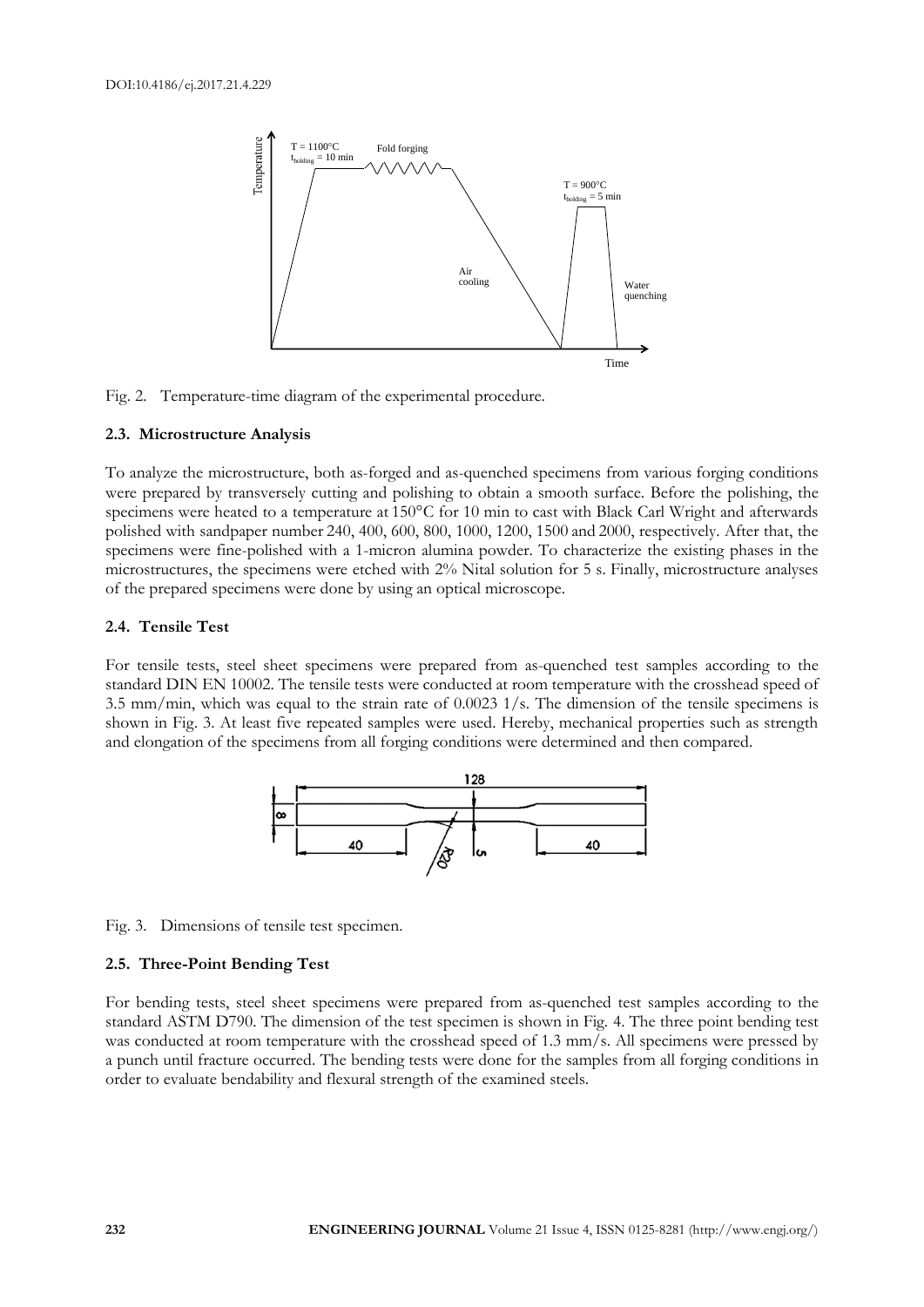

Fig. 4. Dimensions of bending test specimen.

#### **2.6. Impact Test**

For impact tests, Charpy V-notch steel specimens were prepared from as-quenched test samples according to the standard ASTM E23. The dimension of the test specimens is illustrated in Fig. 5. The impact Charpy tests were performed for the samples from all forging conditions in order to determine and compare achieved energy absorbed of each steel condition under impact load.



Fig. 5. Dimensions of Charpy V-notch specimen.

#### **3. Results and Discussion**

#### **3.1. Microstructure observation**

Figure 6(a) shows the microstructure of as-forged Nam-Phee sample without fold-forging process. It is found that the microstructure consisted of ferritic phase observed along grain boundaries and pearlitic phase appeared as a typical lamella structure. Note that all samples after either fold-forging process or simple forging were cooled down in still air to room temperature before subjecting to quenching. Under this condition, the Nam-Phee steel exhibited about 26% and 74% ferritic and pearlitic phase fraction, respectively. Figure 7(a) depicts the microstructure of as-forged Nam-Phee sample undergoing the fold-forging process. It is seen that this microstructure contained lower amount of pearlite, since decarburizing likely occurred during the heating of some samples. However, the fold-forging could significantly lead to much finer microstructure and likely more homogeneous carbon distribution. Figure 8(a) illustrates the microstructure of as-forged sample of steel grade 1055 mixed with steel grade 1010 subjected to the fold-forging. This microstructure was taken from the area of the high carbon steel. It can be observed that the microstructure contained higher amount of pearlite and small fractions of ferrite along grain boundaries. The carbon content of the steel grade 1055 was higher than that of the Nam-Phee steel so that higher amount of pearlite was present. Figure 9(a) shows the microstructure at the border between the high and low carbon steel areas of as-forged samples with mixed steel grades including the fold-forging. It is obvious that both steels were separated into two regions by a thin layer. The microstructure on the side of the high carbon steel grade was similar to that in Fig. 8(a). The microstructure on the side of the low carbon steel contained about 51% ferritic phase and 49% pearlitic phase, which was similar to that of the Nam-Phee steel with fold-forging, but somewhat larger and more elongated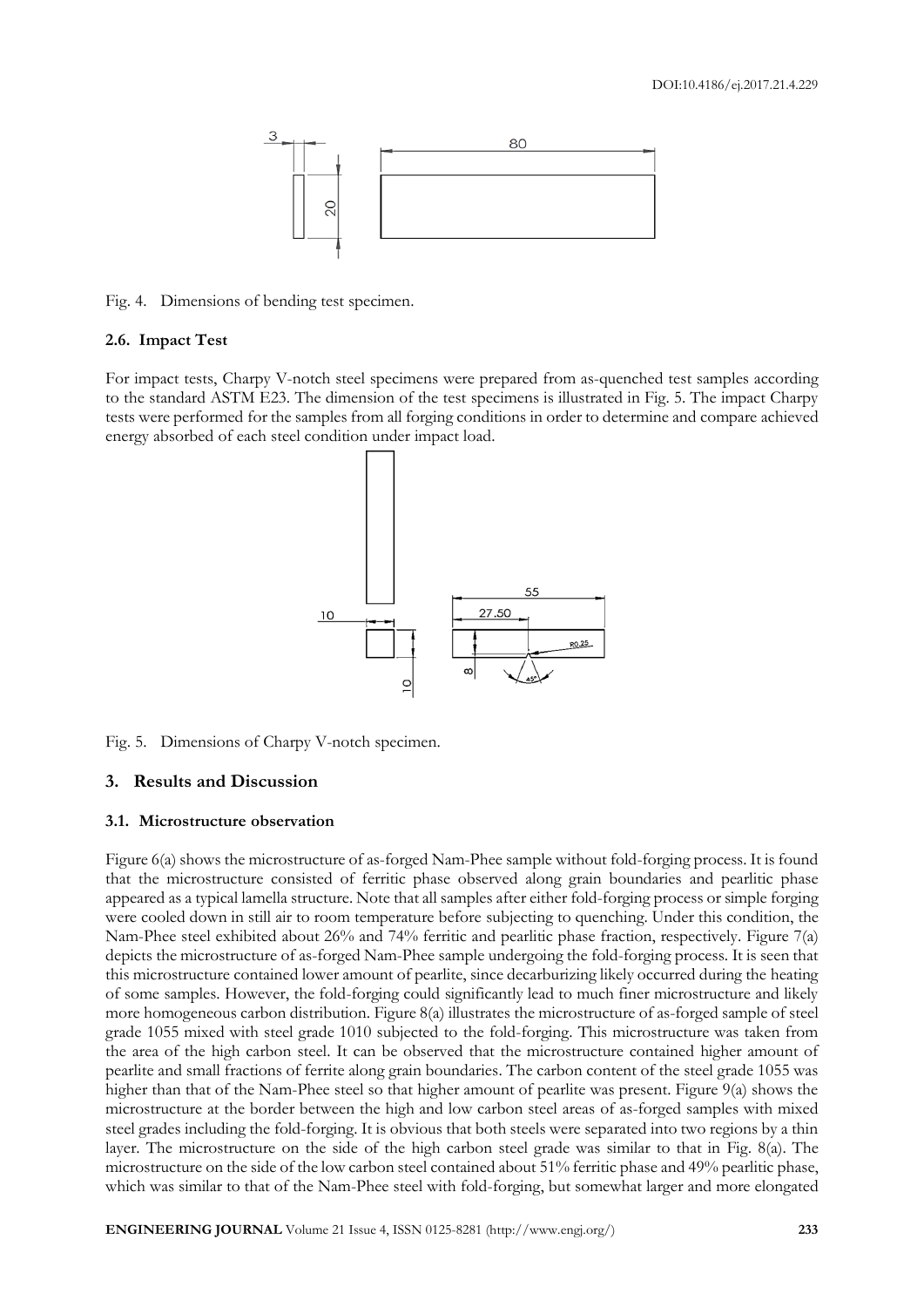structure. Figures 6(b), 7(b), 8(b) and 9(b) depict the as-quenched microstructures of samples with different steels and forging conditions corresponding to the shown as-forged microstructures. It is seen that almost fully martensitic structures with different package and lath sizes took place along with small amount of ferrite. The fold-forging process led to finer martensitic structure in as-quenched samples.



Fig. 6. Observed microstructures of Nam-Phee steel sample without fold-forging process: (a) as-forged and (b) as-quenched.



Fig. 7. Observed microstructures of Nam-Phee steel sample with fold-forging process: (a) as-forged and (b) as-quenched.



Fig. 8. Observed microstructure within the area of the high carbon steel of sample with mixed steel grades undergoing fold-forging process: (a) as-forged and (b) as-quenched.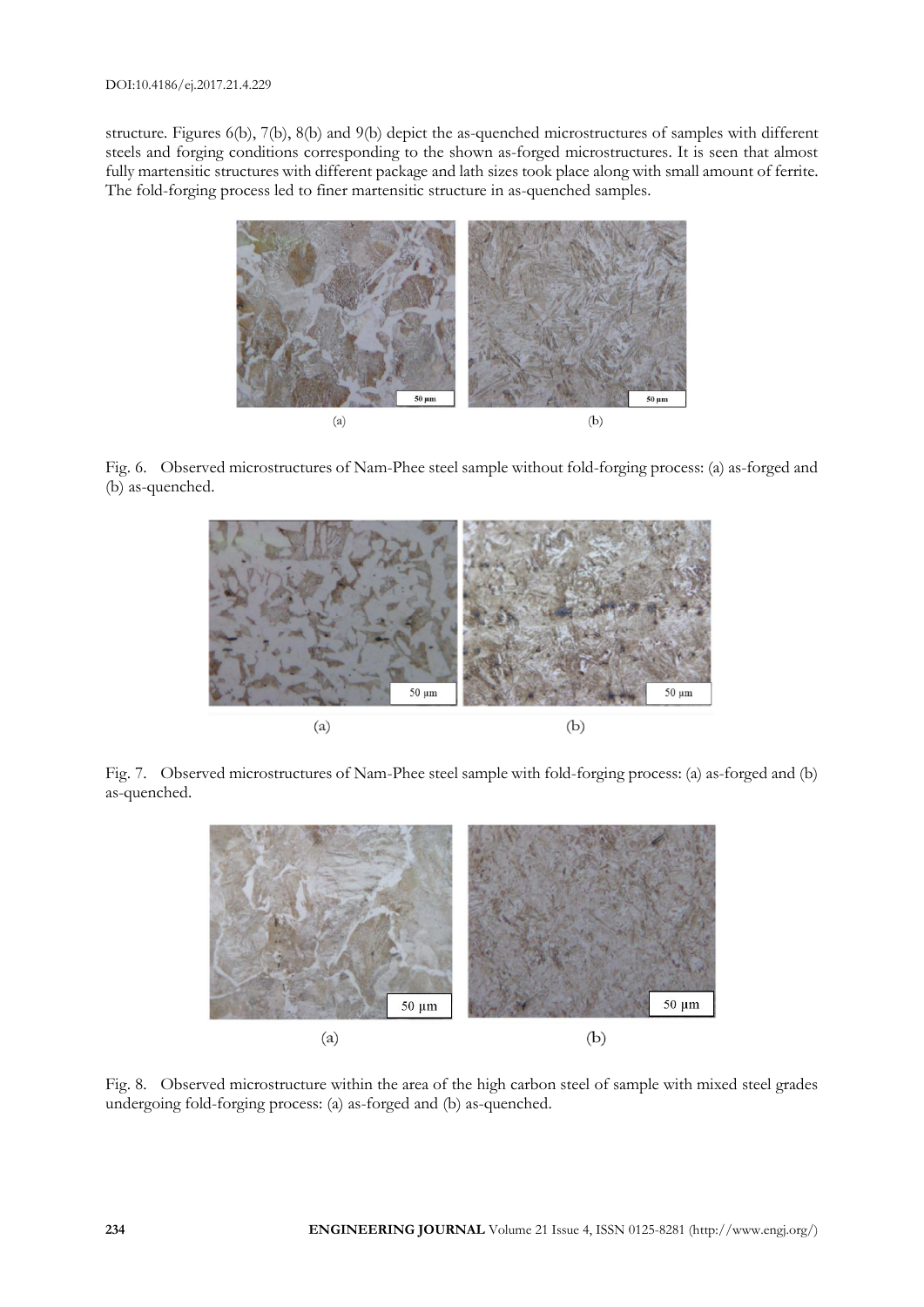

Fig. 9. Observed microstructure at the border between two steels of sample with mixed steel grades undergoing fold-forging process: (a) as-forged and (b) as-quenched.

Figures 10 and 11 provide the results of phase analysis for the as-forged and as-quenched samples in comparison, respectively. Before quenching, the as-forged samples exhibited ferrite-pearlite structure with different phase fractions according to the carbon content of the steels. The amount of ferrite in the Nam-Phee samples with fold-forging increased due to the decarburizing according to the observed optical micrographs. No fully martensitic microstructure was obtained in any as-quenched samples. However, significantly higher amount of martensite was found in 1055 steel samples than in other samples. The martensitic phase fraction in Nam-Phee steel samples was higher than that in low carbon steel samples. It is also seen that the martensite contents in the as-quenched Nam-Phee steel samples with and without foldforging were similar, but the as-quenched samples with fold-forging showed finer lath and package sizes.



Fig. 10. Measured phase fractions of as-forged samples with various testing conditions.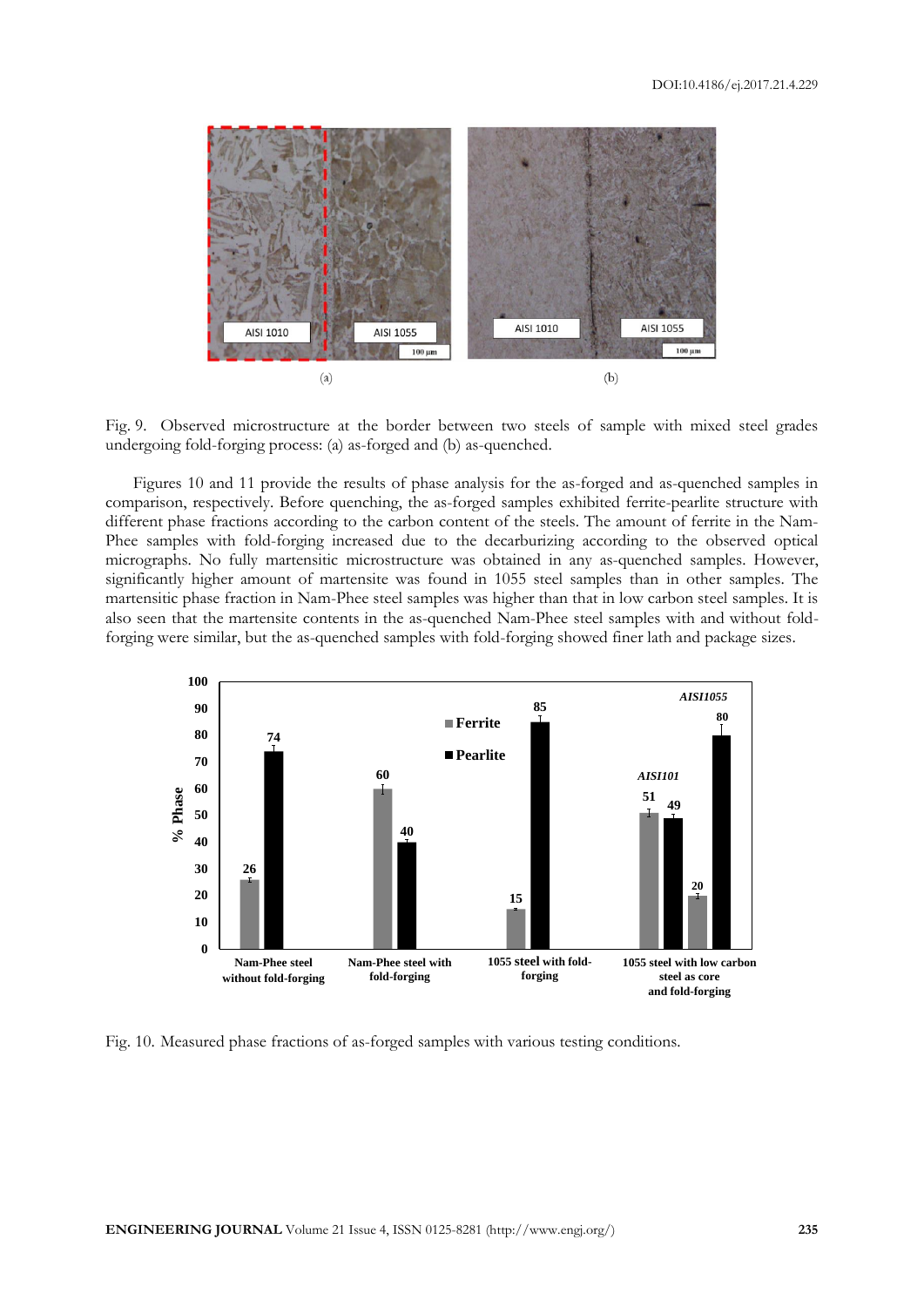

Fig. 11. Measured phase fractions of as-quenched samples with various testing conditions.

#### **3.2. Hardness Test**

Macro hardness tests in the Rockwell scale C (HRC) were performed for all samples using an indent force of 99.96 kg. Figure 12 shows the hardness comparisons for the examined as-forged and as-quenched samples. The hardness of 1055 steel samples was highest because of the largest carbon content in comparison to other steels. Before quenching, as-forged Nam-Phee steel samples with and without fold-forging exhibited the lowest hardness values, but the as-quenched hardnesses were significantly increased. The Nam-Phee steel samples with and without fold-forging in both as-forged and as-quenched conditions showed approximately similar hardness values. In general, it was found that the determined hardness values were well correlated with the phase fractions of the investigated steels. Higher amounts of pearlite and martensite basically led to increased hardnesses of as-forged and as-quenched samples, respectively. In spite of the finer martensitic structure of as-quenched Nam-Phee steel samples due to the fold-forging, but no noticeable effect on the hardness value was shown. Nevertheless, it was seen that local hardness values of the Nam-Phee steel samples with fold-forging became more uniform. The high hardness of the 1055 steel samples was caused by larger amount of the martensitic phase. Thus, this steel grade is suitable to be used for the sharp edge area of sword. The area of low carbon steel in as-quenched samples with mixed steel grades exhibited the lowest hardness value, which would enhance ductility of the whole as-quenched sample when using as core.

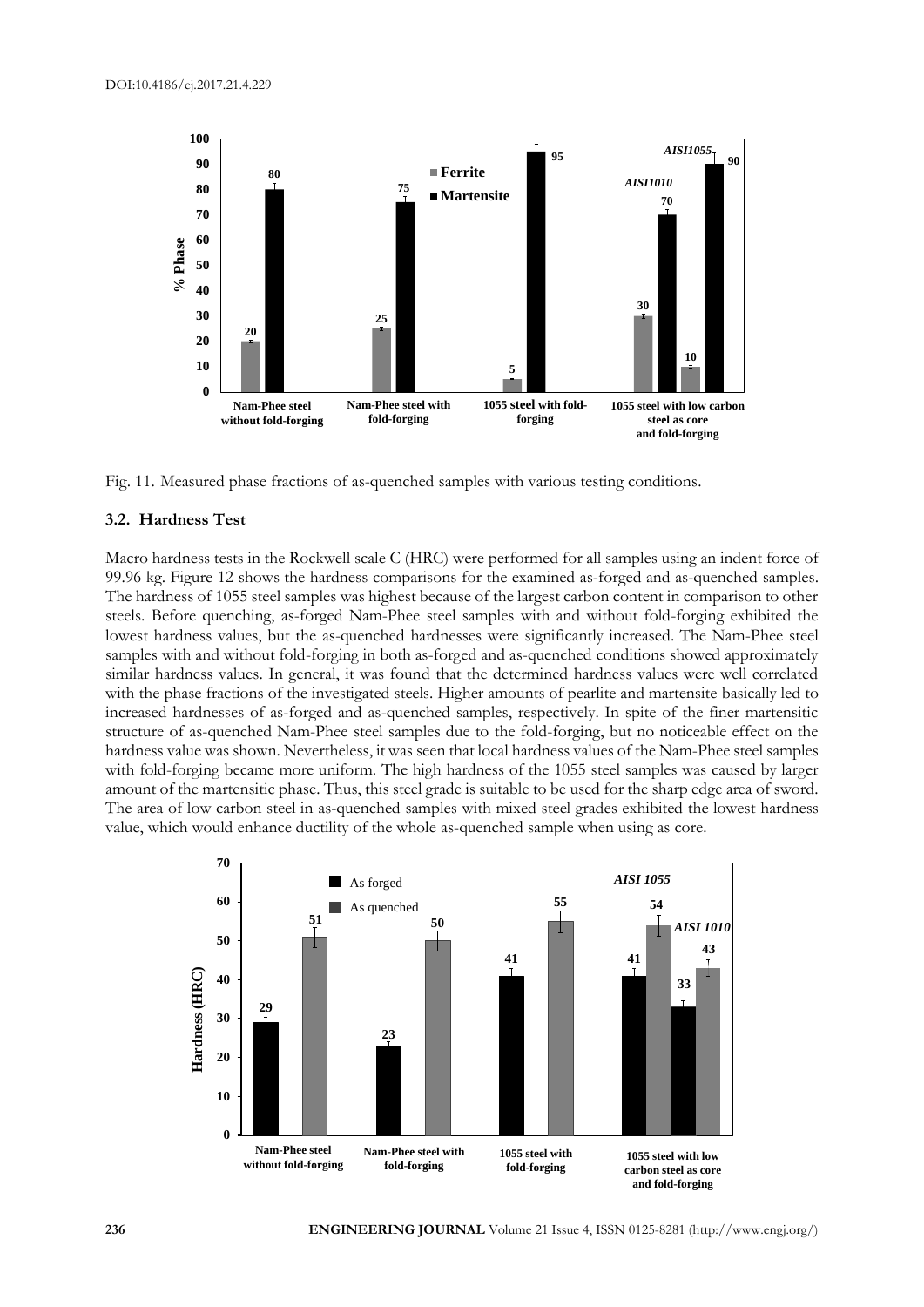Fig. 12. Measured hardness values of as-forged and as-quenched samples of different steels and forging conditions in comparison.

#### **3.3. Tensile Test**

The determined engineering stress-strain curves of the as-quenched steel samples are depicted in Fig. 13. Furthermore, tensile properties of the examined samples from all testing conditions including those of the as-quenched Tamahagane steel [8], which was used as sword edge, are presented in comparison in Table 3. These properties were averaged from at least three repeated samples. Note that the as-quenched 1055 steel samples were so hard that slipping occurred during tensile test and fracture took place outside of the gauge length. Thus, its stress-strain curve was not included in Fig. 13. However, its maximum tensile stress was calculated from the measured hardness value by means of a common empirical formula for the purpose of comparison. It is seen that Nam-Phee samples without fold-forging exhibited not only lower strength but also lower elongation than Nam-Phee samples with fold-forging. This was likely due to the more homogeneous and fine grained microstructure of the samples subjected to fold-forging. The 1055 steel samples with fold-forging showed the largest achieved tensile stress according to the obtained hardness value and martensitic phase fraction. The samples of 1055 steel mixed with 1010 steel including fold-forging exhibited the highest ductility. It is observed that these samples reached the maximum stress when fracture occurred in the region of the more brittle high carbon steel. Nevertheless, the samples could be still further elongated because of the ductile core of the low carbon steel. The maximum achieved tensile stress of the Nam-Phee steel samples with fold-forging was comparable to the tensile strength of the Tamahagane steel [8].

Additionally, fracture surfaces of all as-quenched tensile specimens were analyzed by scanning electron microscope (SEM). Obviously, the Nam-Phee samples without fold-forging completely failed in a brittle manner, as seen in Fig. 14(a). They exhibited large cleavage fracture planes because of present coarse martensitic structure. In contrast, the Nam-Phee samples with fold-forging showed much finer fracture planes. From the results of the as-quenched samples of mixed steel grades with fold-forging, it was found that the belonging 1055 steel region also showed a brittle fracture character, as in Fig. 15(a) and Fig. 15(b). Figure 15(c) illustrates different fracture surfaces of low carbon steel region of the same samples, in which dimple fracture was apparently visible along with cleavage fracture. The presented fracture characteristics can be well correlated with the results of the tensile tests.





Table 3. Tensile properties of as-quenched samples from all testing conditions.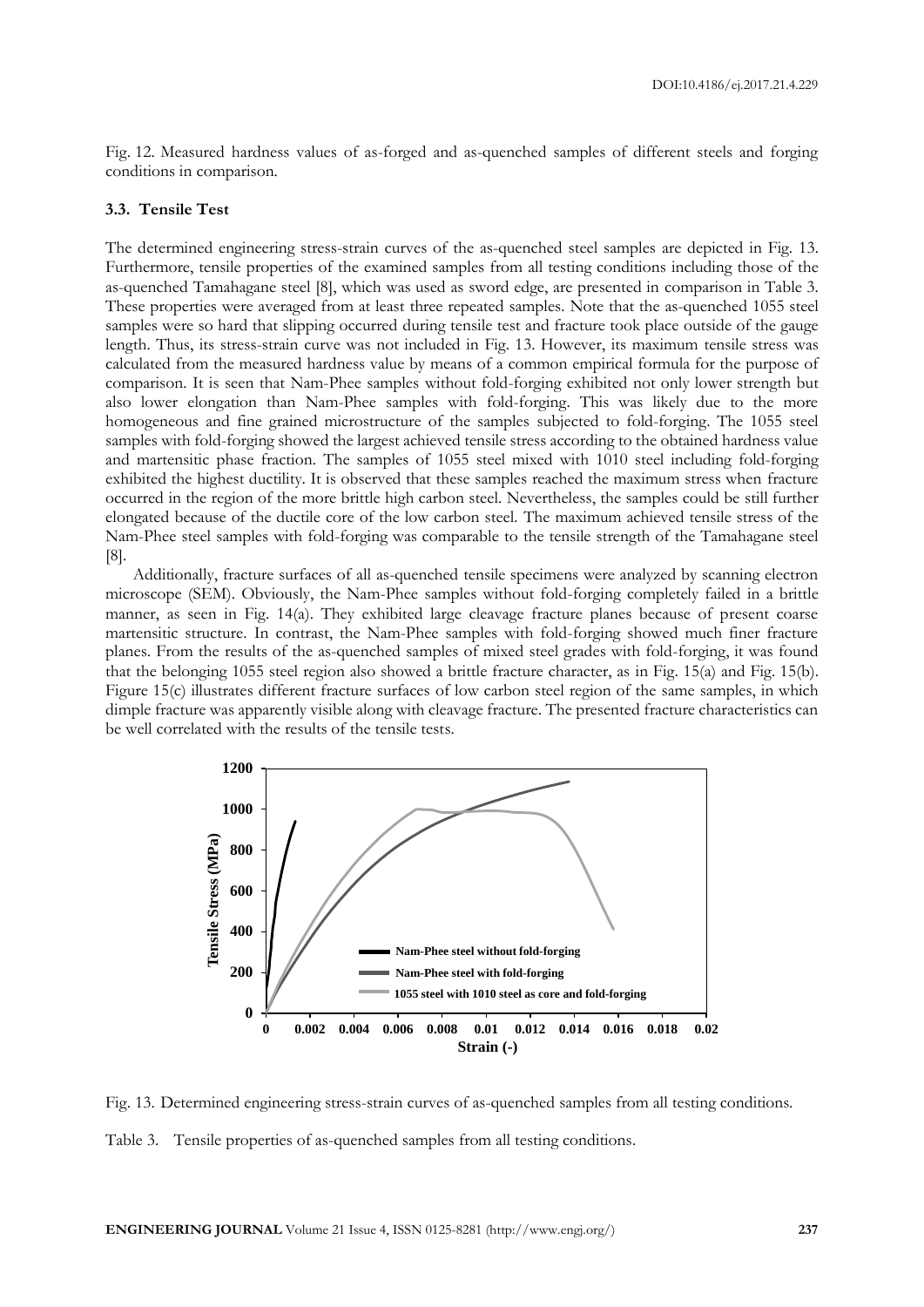| Steel type                                | Max. tensile stress<br>[MPa] | Max. Elongation<br>[%] |
|-------------------------------------------|------------------------------|------------------------|
| Nam-Phee without fold-forging             | 931                          | 0.1                    |
| Nam-Phee with fold-forging                | 1130                         | 1.3                    |
| AISI 1055 with fold-forging               | 1379*                        | n.a                    |
| AISI 1055 with AISI 1010 and fold-forging | 999                          | 1.5                    |
| Tamahagane steel (as sword edge) [8]      | 1160                         | n.a                    |

\*Calculated using hardness values



Fig. 14. Fracture surfaces of (a) as quenched Nam-Phee tensile sample without fold-forging and (b) asquenched Nam-Phee tensile sample with fold-forging.



Fig. 15. Fracture surfaces of as-quenched samples of mixed steel grades with fold-forging: at (a) the border between both steels, (b) high carbon steel region and (c) low carbon steel region.

## **3.4. Bending Test**

The results of three-point bending tests are shown as flexural stress and strain curves for as-quenched samples from all testing conditions in Fig. 16. Furthermore, their maximum flexural stresses and flexural moduli were determined and provided for comparison in Fig. 17. Note that these values were averaged from at least three repeated samples. The maximum flexural stress and strain of as-quenched Nam-Phee steel samples without fold-forging were quite low, because microstructure of these samples was inhomogeneous and some large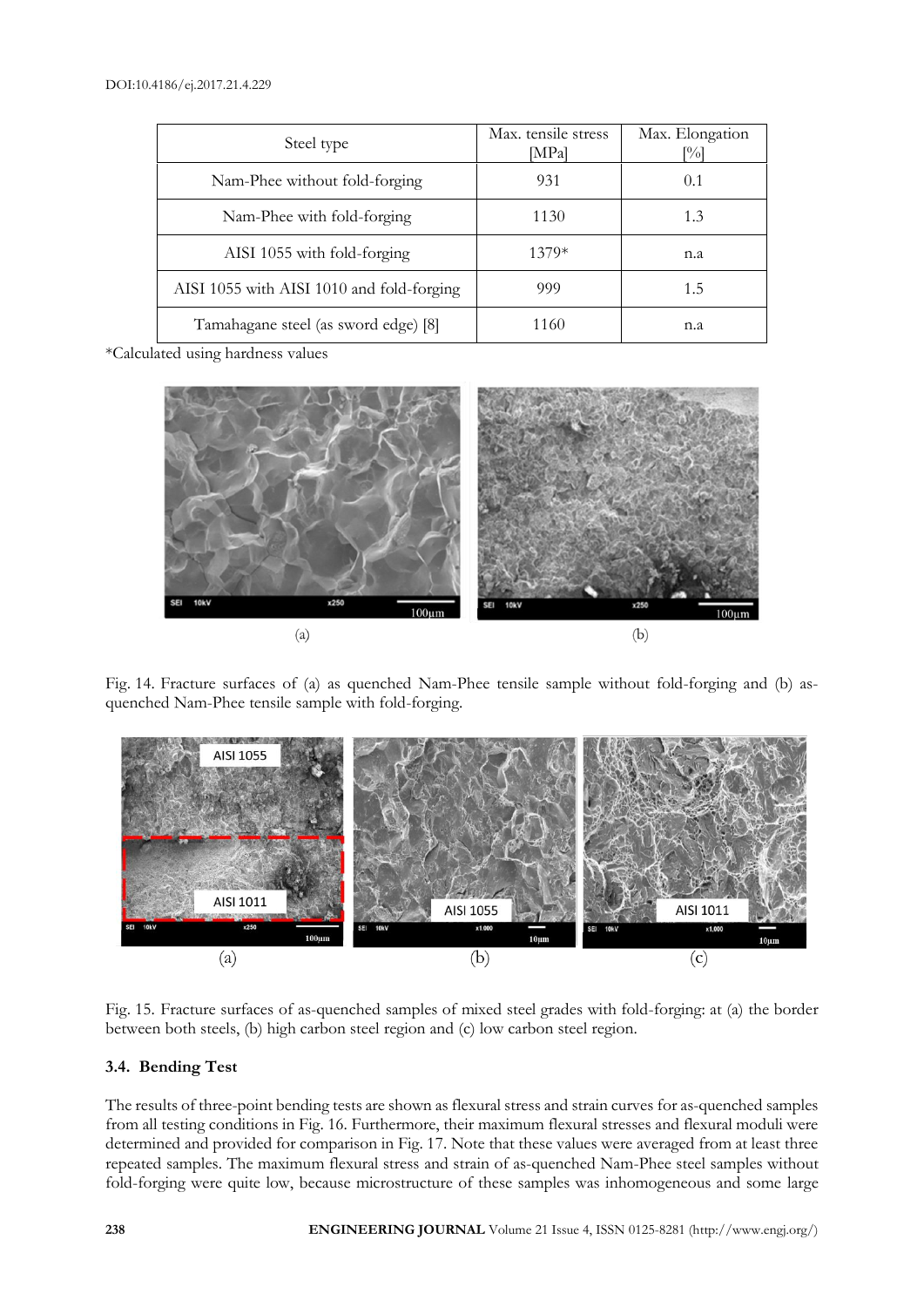inclusions were also present. The as-quenched 1055 steel samples with fold-forging showed flexural stress similar to that of the Nam-Phee samples without fold-forging, while their flexural strain was somewhat lower, as seen in Fig. 16. Applying the fold-forging caused as-quenched Nam-Phee steel samples to have larger flexural stress and significantly increased flexural strain. The highest flexural stress was achieved in the case of as-quenched samples of mixed steel grades including fold-forging. This was due to the combined effect of high strength of the high carbon steel and high ductility of the low carbon steel in the sample core. The results from the bending tests were well correlated with those from the tensile tests. It can be noticed that the bendability of Nam-Phee steel could be increased by the fold forging process. In addition, mixing with more ductile steel grade also considerably provided enhanced bendability of sword. Generally, the high carbon steel exhibited slightly higher flexural modulus values than the Nam-Phee steel. It meant higher stiffness against bending stress.



Fig. 16. Determined flexural stress and strain curves of as-quenched samples from all testing conditions.



Fig. 17. Determined maximum flexural stress and flexural modulus of the as-quenched samples from all testing conditions.

#### **3.5. Impact Test**

Fig. 18 presents the impact energy values determined by the Charpy tests of all as-quenched steel samples. It was found that as-quenched Nam-Phee steel samples without fold-forging and as-quenched 1055 steel samples with fold-forging showed noticeably lower impact energies. These results fairly agreed with observed SEM images, in which fracture of the samples occurred in a relative brittle manner as continuous and planar fracture surfaces. Nevertheless, the as-quenched Nam-Phee steel with fold-forging exhibited significantly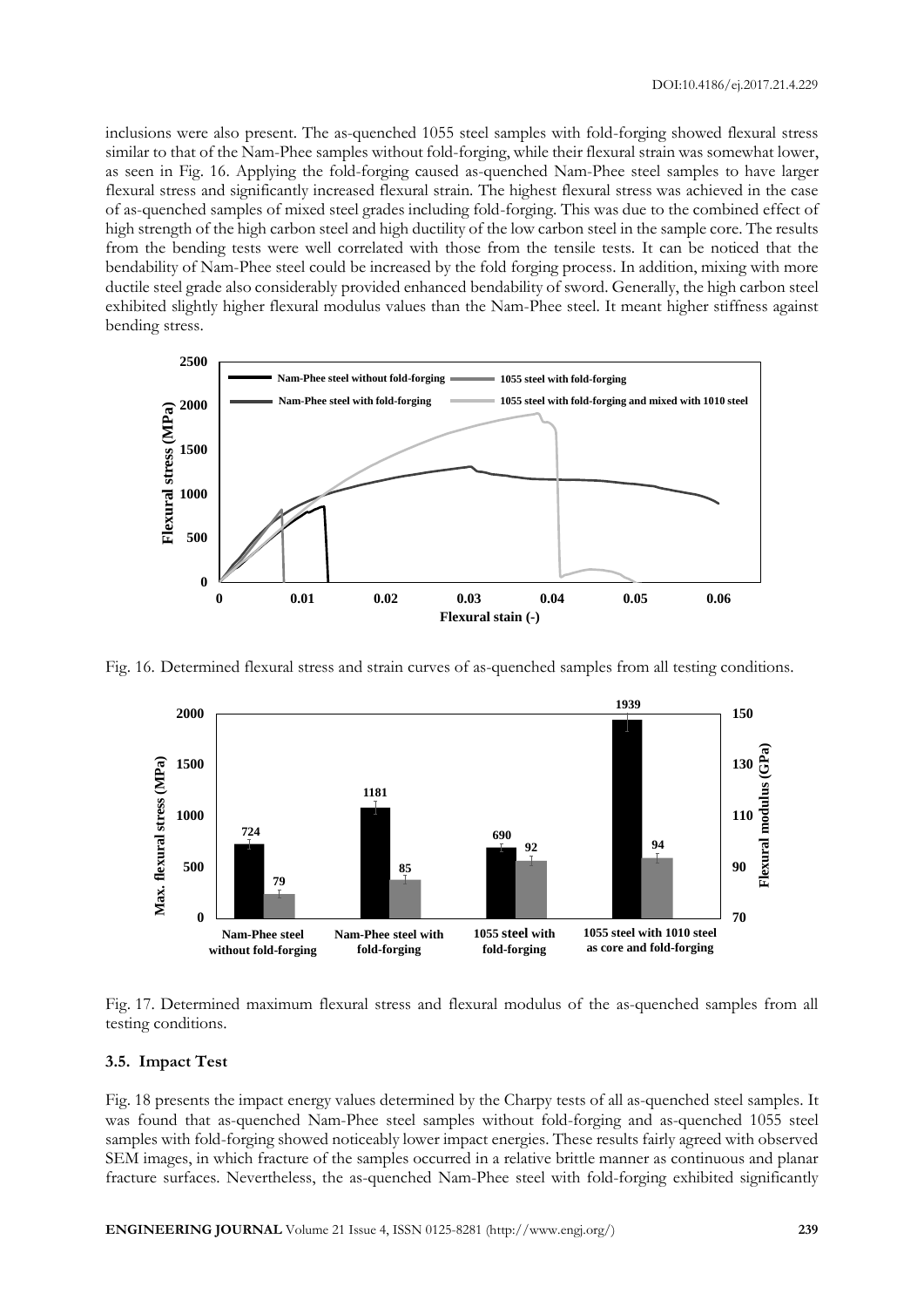increased impact energy, which even approximately achieved the impact energy of the samples of mixed steel grades. The fold-forging process and steel mixing method enhanced the fracture resistance of steel samples. The results were in accordance with those from the tensile and bending tests.



Fig. 18. Impact energies determined by Charpy test of as-quenched samples from all testing conditions.

# **4. Conclusions**

According to the results, the following conclusions can be drawn.

- The fold-forging process led to Nam-Phee steel with more homogeneous and finer microstructure.

- The fold-forging process could enhance tensile stress, flexural stress, flexural strain and impact energy of the Nam-Phee steel.

- The steel mixing method with more ductile steel as core and high strength steel as case improved both bendability and impact energy.

- Tensile strength of the Tamahagane steel for Samurai sword could be achieved by applying the fold-forging process to the Nam-Phee steel.

# **References**

- [1] W. Suwatchai and P. Adul, "A comparison of the engineering properties of Nam Phi steel," *Indus. Tech. Lampang Rajabhat Univ. J*., vol. 1, pp. 92-105, 2015.
- [2] C. Matsumoto, A. K. Das, T. Ohba, S. Morito, T. Hayashi, and G. Takami, "Characteristics of Japanese sword produced from tatara steel," *J. Alloys Compounds*, vol. 577, suppl. 1, pp. 673-677, Nov. 2013.
- [3] T. Inoue, "Tatara and the Japanese sword: The science and technology," *Acta Mech.*, vol. 214, no. 1, pp. 17-30, Oct. 2010.
- [4] T. Inoue, "Science of Tatara and Japanese sword-traditional technology viewed from modern science," in *the 1st International Conference on Business and Technology Transfer*, Kyoto, Japan, 2002, pp. 131–138.
- [5] A. K. Das, T. Ohba, S. Morito, G. Takami, T. Fujikawa, and M. Yaso, "Characteristic feature found in typical TATARA product, Japanese sword," in *8th European Symposium on Martensitic Transformations*, Prague, Czech Republic, 2009, doi:10.1051/esomat/200902024.
- [6] G. Takami, T. Ohba, S. Morito, and A. K. Das, "Microstructure observation on material of the Japanese sword under fold-forging process," *Mater. Sci. Forum*, vol. 654-656, pp. 134-137, June, 2010.
- [7] J. Wadsworth, "Archeometallurgy related to swords," *Mater. Charac.*, vol. 99, pp. 1-7, Jan. 2015.
- [8] W. Kochmann, M. Reibold, R. Goldberg, W. Hauffe, A. A. Levin, D. C. Meyer, T. Stephan, H. Müller, A. Belger, and P. Paufler, "Nanowires in ancient Damascus steel," *J. Alloys Compounds*, vol. 372, no. 1-2, pp. L15-L19, June, 2004.